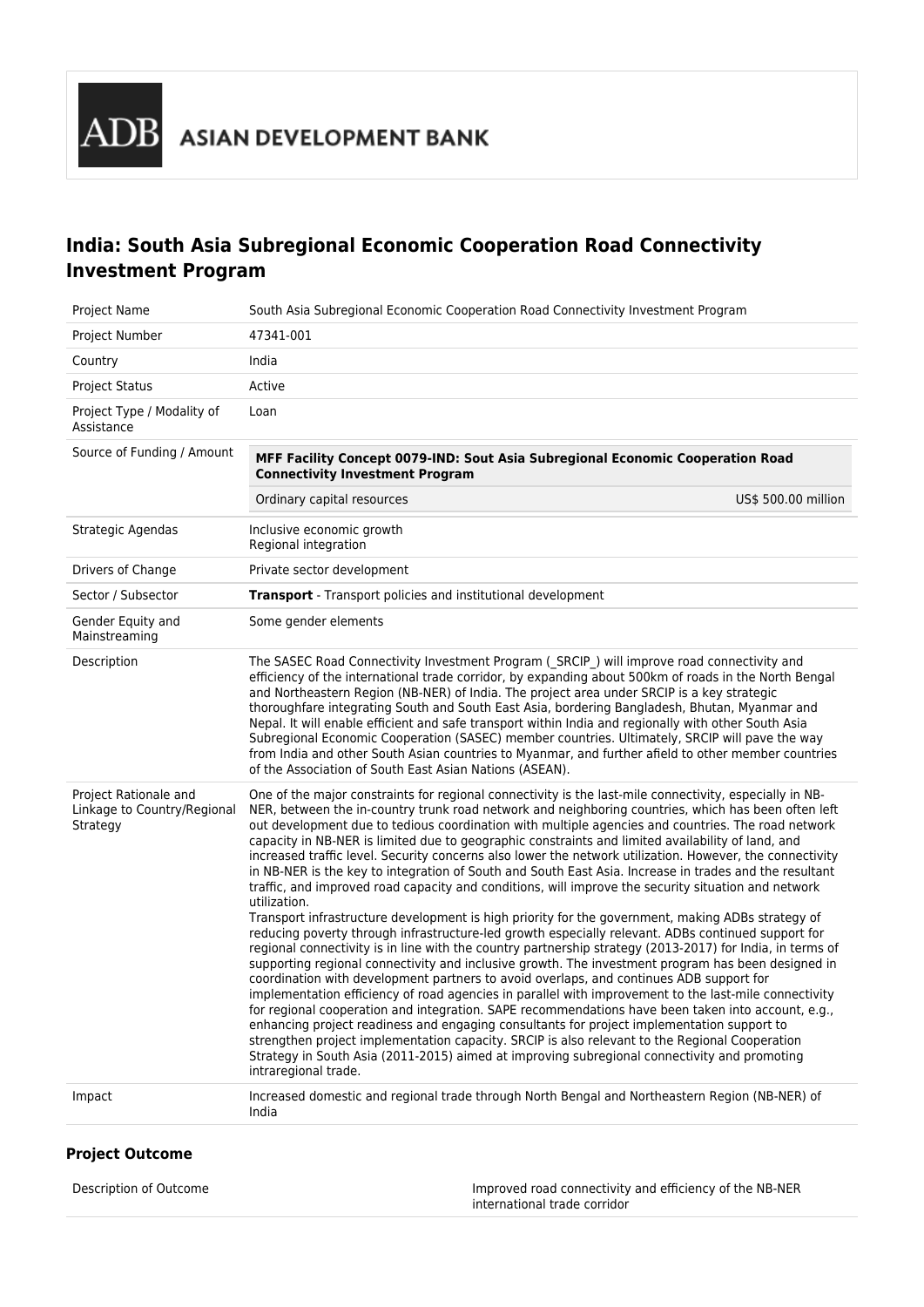#### **Implementation Progress**

| Improved roads for regional connectivity<br>Description of Project Outputs |
|----------------------------------------------------------------------------|
|----------------------------------------------------------------------------|

Developed capacity and supported project implementation for MPWD

Status of Implementation Progress (Outputs, Activities, and Issues)

Geographical Location

### **Summary of Environmental and Social Aspects**

| <b>Environmental Aspects</b>                                      | A consolidated environmental impact assessment for AH2 and AH48 was prepared and disclosed.<br>Mitigation and environmental enhancement measures, including modifications to the technical design of<br>the road, have been included in subproject designs.<br>Meaningful consultations have been held with affected persons and other key stakeholders, such as<br>national park officials and the World Wildlife Fund during EIA preparation. |  |
|-------------------------------------------------------------------|-------------------------------------------------------------------------------------------------------------------------------------------------------------------------------------------------------------------------------------------------------------------------------------------------------------------------------------------------------------------------------------------------------------------------------------------------|--|
| Involuntary Resettlement                                          | The investment program was developed to minimize the need for land acquisition and involuntary<br>resettlement.                                                                                                                                                                                                                                                                                                                                 |  |
| Indigenous Peoples                                                | An indigenous peoples planning framework was prepared. If any significant impcats on indigenous<br>peoples are identified in the subsequent subprojects, the relevant executing agency will prepare an<br>indigenous peoples plan and submit to ADB for approval.                                                                                                                                                                               |  |
| <b>Stakeholder Communication, Participation, and Consultation</b> |                                                                                                                                                                                                                                                                                                                                                                                                                                                 |  |
|                                                                   |                                                                                                                                                                                                                                                                                                                                                                                                                                                 |  |
| During Project Design                                             | A sample of 20% of residents and other road users comprising 480 households from the immediate<br>vicinity of AH-02 and AH-48 were surveyed; 33 focus group discussions and 38 key informant interviews<br>were conducted with stakeholders. This was also done to increase awareness of the project, to find out<br>needs and concerns, and to obtain suggestions for enhancing benefits and mitigating negative impacts.                      |  |

### **Business Opportunities**

|             | Consulting Services Consultancy services will be recruited in accordance with ADB's Guidelines on the Use of Consultants (March<br>2013, as amended from time to time). |
|-------------|-------------------------------------------------------------------------------------------------------------------------------------------------------------------------|
| Procurement | Procurement to be financed from the ADB loan will be carried out in accordance with ADB Procurement<br>Guidelines (March 2013, as amended from time to time).           |

#### **Responsible Staff**

| Responsible ADB Officer    | Motwani, Anil                                                                                                                                                         |
|----------------------------|-----------------------------------------------------------------------------------------------------------------------------------------------------------------------|
| Responsible ADB Department | South Asia Department                                                                                                                                                 |
| Responsible ADB Division   | Transport and Communications Division, SARD                                                                                                                           |
| <b>Executing Agencies</b>  | Ministry of Road Transport and Highways<br>Transport Bhavan<br>Room 509<br>Public Works Department State of Manipur<br>PWD Complex, Khuyathong, Imphal Manipur 795001 |

## **Timetable**

| <b>Concept Clearance</b>   | 16 Dec 2013                |
|----------------------------|----------------------------|
| Fact Finding               | 02 Dec 2013 to 17 Dec 2013 |
| MRM                        | 31 Jan 2014                |
| Approval                   | 28 Mar 2014                |
| <b>Last Review Mission</b> | $\overline{\phantom{0}}$   |
| Last PDS Update            | 29 Sep 2014                |